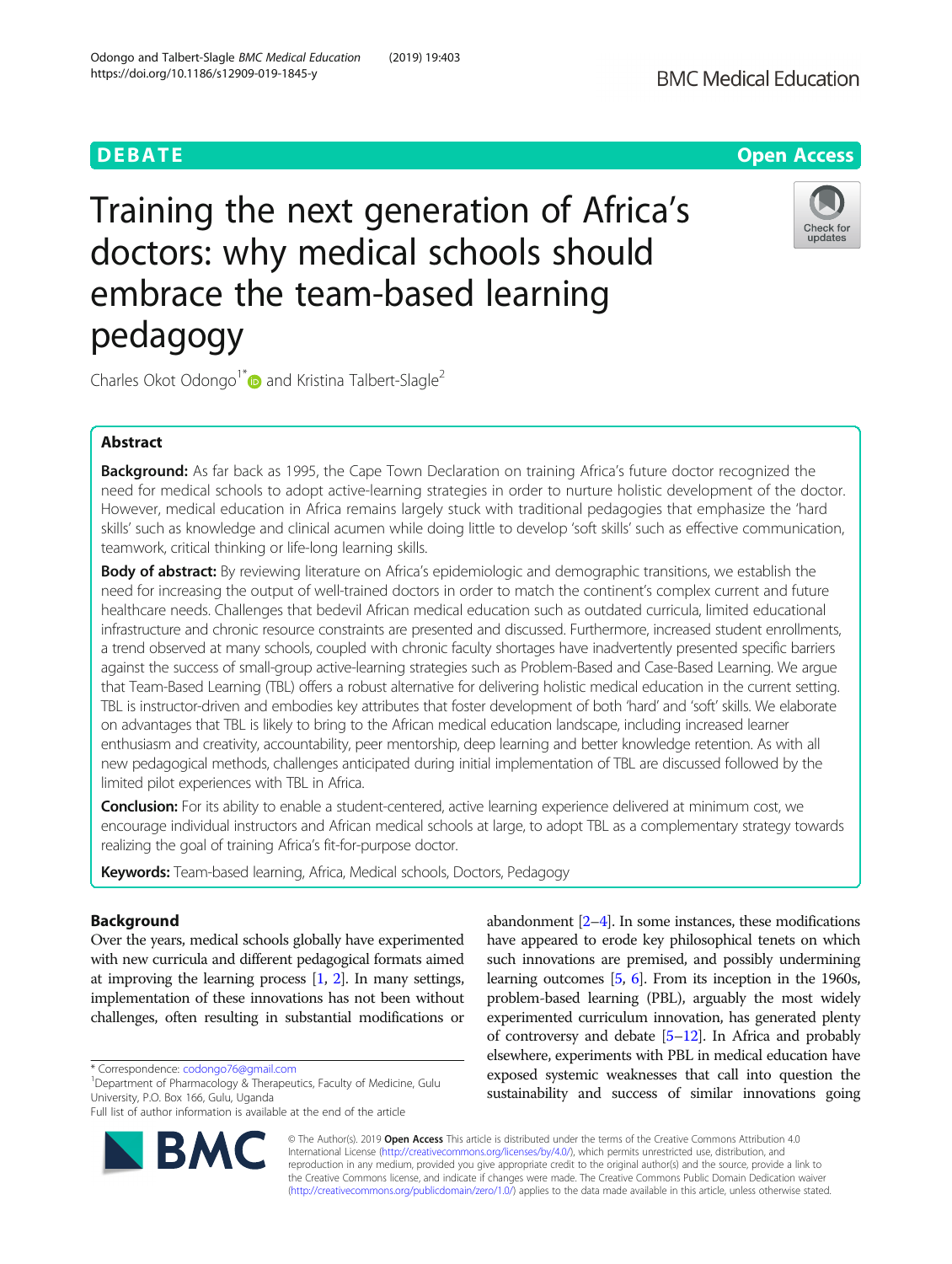forward [\[7,](#page-6-0) [13](#page-6-0)]. Moreover, resources at many African medical schools are currently outstripped by rising student enrolments [\[14\]](#page-6-0), a trend likely to compromise educational standards [\[15\]](#page-6-0). Thus, medical education in Africa is at a crossroad: in need of reforms that not only improve educational standards but also remain responsive to the continent's unique challenges and healthcare aspirations [\[16](#page-6-0)]. Mindful of lessons from previous experiences with novel pedagogies in Africa [\[7](#page-6-0), [13](#page-6-0)], this article attempts to vouch for Team-Based Learning (TBL), a form of cooperative learning that is relatively new to medical education [\[17](#page-6-0)]. To build our case, information from a wide range of publications on current pedagogical strategies as well as medical education challenges, particularly in Africa were reviewed.

Using Africa's disease and demographic transition patterns, we justify its physician competency requirements and contrast these with current training experiences at its medical schools. The TBL pedagogical approach is then described showing how it instills core knowledge and skills attributes required to equip Africa's future doctors with the right competencies for effective practice. We proceed to elaborate how–with considerable parsimony— TBL mitigates the major challenges bedeviling reforms in African medical education. This is followed by examination of bottlenecks anticipated during initial implementation of TBL, together with a review of the limited African pilot experiences.

## Main text

#### Disease burden and demographic transitions in Africa

Africa is disproportionately burdened by poverty and disease, a situation compounded by its low level of human resources for health. With an estimated 29% of the global disease burden in 2017 [\[18\]](#page-6-0), Africa has 3.5% of the global healthcare workforce of which only 1.7% are doctors [[19](#page-6-0)]. At an average of 4.7 children per woman and a population growth rate of 2.7%, Africa's statistics are the highest globally [[20](#page-6-0)], projecting enormous healthcare needs. Since 1990, life expectancy in Africa has risen steadily - from an average of 49.7 to 60.7 years in 2017 [\[21](#page-6-0)]. Despite this improvement, infectious diseases continue to burden millions, coupled with a rising burden of non-communicable diseases such as cancers, diabetes, and cardiovascular diseases [\[18](#page-6-0)]. Therefore, Africa's dual disease epidemic will increasingly require healthcare providers with additional competencies. In recognition of this crisis, health planners have focused on increasing human resources for health [[22,](#page-6-0) [23\]](#page-6-0). Here, training doctors has been particularly prioritized, not because they will meet the vast projected healthcare needs of the continent, but in the belief that no health system can function optimally without an adequate number of well-trained doctors to provide leadership, mentorship and effective clinical care [[22\]](#page-6-0).

## Skills requirement for the next generation of Africa's doctors

Gone are the days when a doctor sat in the office and dispensed prescriptions with the support of one or two nurses. Doctors are increasingly practicing in teams along with a range of allied and interprofessional scientists. In large referral settings, doctors with varied expertise work collaboratively to deliver high-end interventional care. As heads of clinical teams, doctors are teachers, supervisors, mentors and role models to their subordinates. All these responsibilities require healthy and strong interpersonal relationships. During clinical care, doctor-patient communication needs to be compassionate yet truthful and unambiguous. Very intriguing perhaps, is a new breed of patients who increasingly indulge the web prior to seeking consultation [[16\]](#page-6-0), leading to uncomfortable doctor-patient encounters that call for a high level of emotional intelligence. Outside clinical care, doctors serve in managerial positions at all levels of healthcare. As prominent members and opinion leaders, society looks up to them for guidance. Clearly, beyond the 'hard' skills, effective delivery on the above mandates require an additional set of skills such as effective communication, compassion, critical thinking and collaboration. Furthermore, doctors require independent learning skills so as to secure their positions as life-long learners capable of keeping pace with new information relevant to their roles. However, until recently, curricula and pedagogical strategies in many African medical schools had barely changed, remaining focused on the transfer of 'hard' skills with little regard for 'soft' skills [[16](#page-6-0), [24\]](#page-6-0). More challenging perhaps, is the fact that soft skills cannot be transferred through instructorcentered, passive learning strategies; rather, they are nurtured through carefully designed pedagogies that afford learners the opportunity to hone these skills through mentored peer interaction. For instance, it is now known that didactic lectures, however eloquent, are less effective for developing problem-solving, critical thinking or independent learning skills [[25](#page-6-0)]. For this reason, regulatory authorities globally are increasingly encouraging the adoption of student-centered active learning strategies in medical education [\[25](#page-6-0)–[29\]](#page-7-0). As far back as 1995, the Cape Town Declaration on training Africa's future doctor recognized the need for medical schools to adopt active-learning strategies [\[30\]](#page-7-0). However, reports suggest that sustainable implementation of this recommendation has proved elusive [[14](#page-6-0), [16,](#page-6-0) [24](#page-6-0), [31](#page-7-0)].

## Medical education challenges in Africa

The academic environment at most African schools is such that what is termed 'success' is typically achieved through individual effort, in competition rather than collaboration with other learners. As most faculty lack formal pedagogical training [\[16,](#page-6-0) [24\]](#page-6-0), teaching is mainly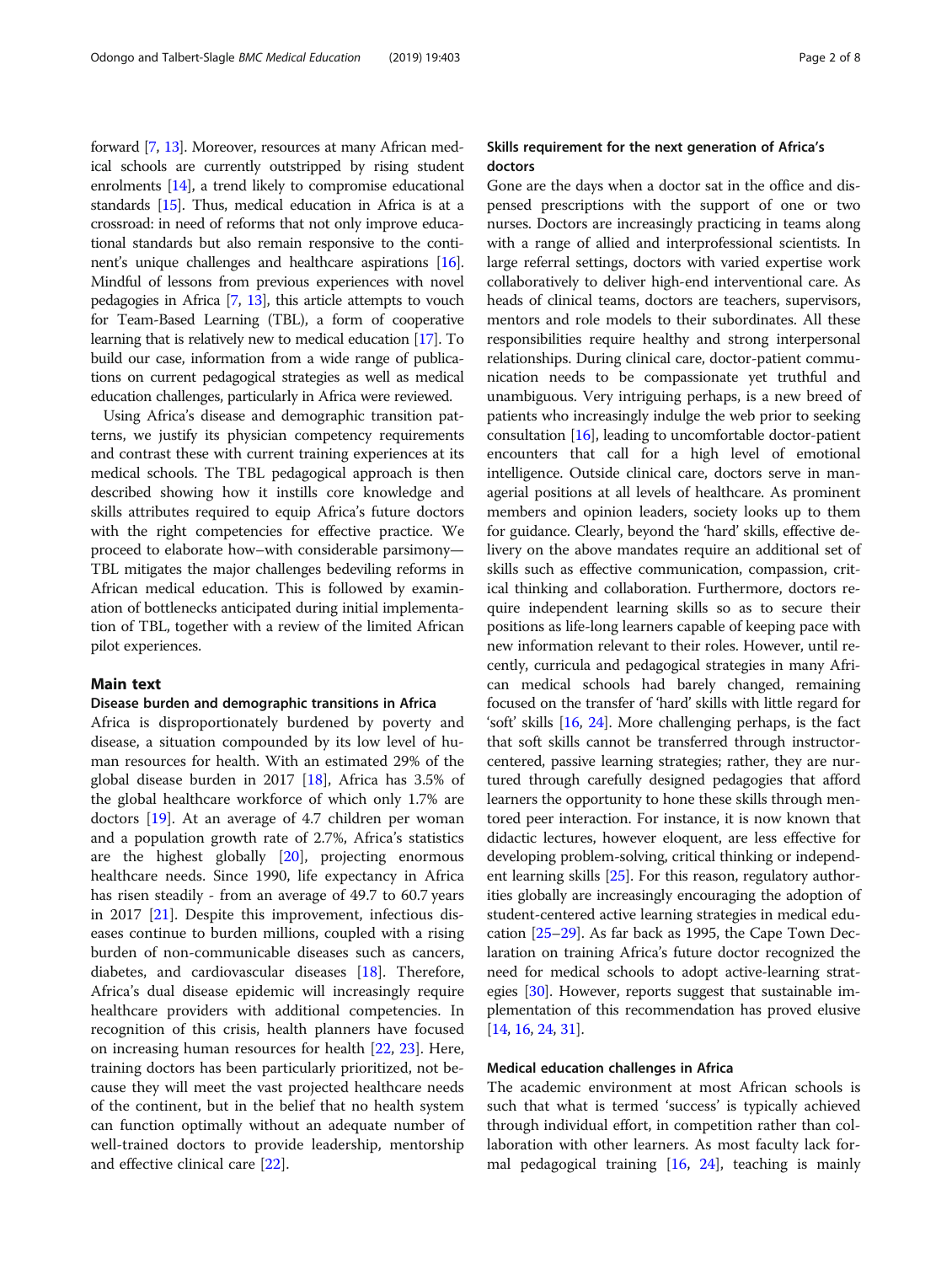done using traditional instructor-centered strategies which more often than not promote learner dependency [\[14](#page-6-0)]. Until recently, curricula were generally outdated and in need of reform, yet a significant section of faculty continuously struggle with change initiatives [\[7](#page-6-0), [24\]](#page-6-0). Despite the availability of rich online resources, the textbook and lecture notes still predominate, in part due to challenges with internet access [[31](#page-7-0)]. Class time is disproportionately didactic, a model premised on the assumption that attendance translates into listening, understanding and knowledge retention. Preclinical students are expected to memorize large amounts of information, which they begin to apply later during clerkship. Academic progress is based primarily on students' ability to memorize facts, with little credit devoted to other skills. This paradigm continues despite the wellknown folly with memory-driven learning - that infrequently used knowledge is quickly forgotten [\[32,](#page-7-0) [33\]](#page-7-0). Moreover, the rate at which medical knowledge is growing is now faster than anyone can comprehend, let alone learn at school. Amidst all this, students lack guidance on effective learning skills, despite increased scientific understanding on the neurobiology of learning [\[34,](#page-7-0) [35\]](#page-7-0). It is no wonder that many students feel overwhelmed by the sheer volume of content to master, a phenomenon that contributes to academic stress [\[36,](#page-7-0) [37](#page-7-0)]. Whereas medical education generally requires considerable personal effort and sacrifice, addressing the above structural challenges in African medical education would significantly enhance learning.

In Africa, medical education is predominantly a preserve of national governments whose competing priorities leave training institutions perennially underfunded [[31](#page-7-0)]. Faculty recruitment and retention remain challenging owing to low public-sector salaries [[14](#page-6-0)]. This situation is compounded by the rising trend in student enrollments that inevitably increases workload for the few faculty [\[31\]](#page-7-0). Students, on their part, face numerous challenges, some of which include inadequate learning infrastructure. For instance, Chen et al., highlight space shortages that frustrate students' efforts to meet for group discussions outside class [[14](#page-6-0)]. Thus, without creative reforms, current challenges are counterproductive to the continent's aspiration to increase its number of doctors. On a positive note, the teaching and learning environment in some schools has registered modest improvement through the MEPI initiative [\[38\]](#page-7-0). More enduring, perhaps, will be the establishment of full-time medical education departments within schools to champion future reforms [\[39\]](#page-7-0). Acknowledging that resource constraints will probably persist for some years to come, medical educators need to embrace innovative pedagogies capable of delivering Africa's ideal doctor [[30](#page-7-0)]. For its ability to optimize learning and enable efficient resource utilization, we posit that TBL is one such strategy that is increasingly gaining favor among medical educators globally [\[17](#page-6-0), [40](#page-7-0)].

## What is team-based Learning?

TBL is a form of cooperative learning where students are strategically organized into permanent study groups within a single classroom setting where the instructor creates, initiates, and directs all learning activities. The class is operated on 7 core educational principles designed to maximize student preparation and participation while fostering high levels of performance and accountability. Table [1](#page-3-0) shows how these principles positively affect learner engagement with course content and peers. Students master content through a three-phase process as follows: Phase 1: pre-class preparation, in which learners consume assigned materials (readings, videos, dissection etc.). Phase 2: readiness assurance to apply new knowledge, achieved when all learners initially take a readiness test individually, followed by retake of the exact same test as a group, and coming to consensus on group answers to each question. This is followed by an instructor-led class debriefing, where groups have the opportunity to make appeals as long as they can advance valid arguments to support their answers. The instructor may also give a short and usually focused lecture, aimed at clarifying misconceptions that become apparent during the debriefing process. In Phase 3, learners have the opportunity to apply new knowledge through group problem-solving using assignments that simulate reallife and often involve complex or ambiguous scenarios. This stage is open-book (or open internet) since it is intended to stimulate guided knowledge acquisition and deeper learning. Groups are given time to confer, after which they make specific choice answers, to be simultaneously reported across the class. TBL assignments should consist of knowledge-application scenarios with potential to generate controversy. Only then can vibrant discussions and deeper learner engagement with content occur [[42\]](#page-7-0). This is particularly true when groups eventually morph into self-managed and highly motivated learning teams capable of using their collective brain power to propose practical solutions to real-life problems [\[43\]](#page-7-0). TBL can be applied to teaching single topics or entire courses in higher education  $[40]$  $[40]$  $[40]$  and is suitable for both undergraduate and graduate level education [\[17,](#page-6-0) [40](#page-7-0)].

## Team-based Learning brings unique advantages to Africa's medical education landscape

TBL is an instructor-led pedagogy that stimulates deductive learning within interactive small groups. In contrast to didactic learning strategies, where knowledge-acquisition is largely passive, TBL's in-class assignments ensure that very early on, learners develop a clear sense of how new knowledge may be applied in real-life. The instructor's role shifts from knowledge presenter to that of content preparation and moderator of the learning process. Learners are challenged to apply new knowledge in an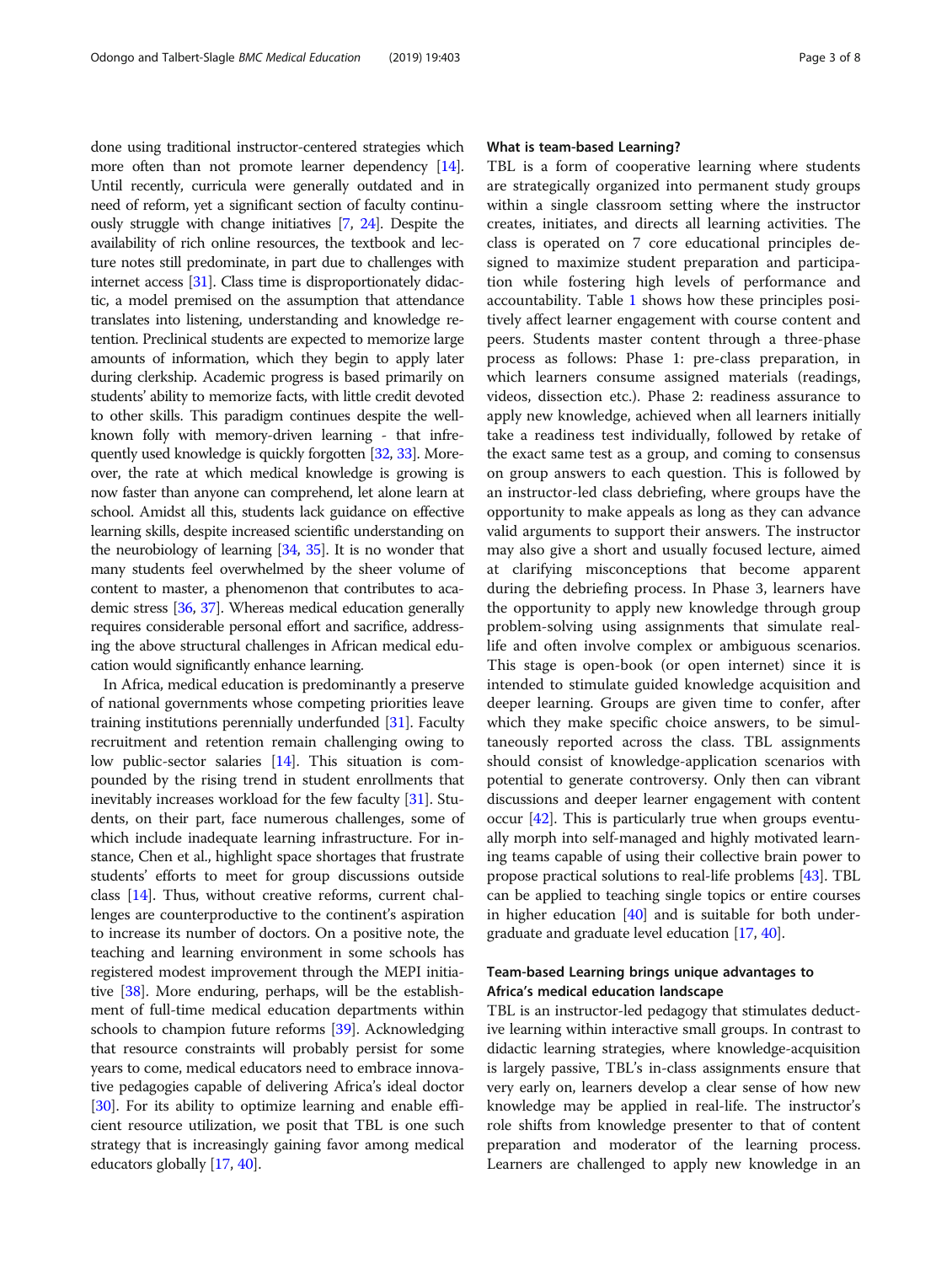| Core design<br>element                                    | Rationale/TBL principle                                                                                                                                                                                                                                                                 | Effect on learner engagement<br>with content                                                                                                                                                                                                                                                        | Effect on learner<br>engagement with peers<br>Team motivation to work together<br>increases when learners believe their<br>collective brain power matches that of<br>other teams                                  |  |  |  |
|-----------------------------------------------------------|-----------------------------------------------------------------------------------------------------------------------------------------------------------------------------------------------------------------------------------------------------------------------------------------|-----------------------------------------------------------------------------------------------------------------------------------------------------------------------------------------------------------------------------------------------------------------------------------------------------|-------------------------------------------------------------------------------------------------------------------------------------------------------------------------------------------------------------------|--|--|--|
| 1. Judicious team<br>formation performed<br>by instructor | Optimal team size and intellectual<br>resources (brain power) to be distributed<br>equally across teams. This does not<br>typically occur when learners are<br>allowed to form their own teams.                                                                                         | Teams with too few learners (e.g. less<br>than 5) lack sufficient 'intellectual assets'<br>to tackle complex problems; too many<br>learners (e.g. more than 8) permits 'social<br>loafing'                                                                                                          |                                                                                                                                                                                                                   |  |  |  |
| 2. Readiness<br>Assurance                                 | Allows the instructor and team<br>members to verify that all learners<br>are prepared to apply course concepts<br>to solve real-world, or complex tasks.                                                                                                                                | Individual and team accountability<br>motivates learners to prepare by<br>acquiring background knowledge<br>before coming to class                                                                                                                                                                  | During group discussions, learners teach<br>each other, often using language that is<br>more familiar than that of the instructor                                                                                 |  |  |  |
| 3. Immediate<br>feedback                                  | Immediate feedback enhances both<br>individual learning and team<br>communication processes by allowing<br>teams to constantly assess the<br>effectiveness of their problem-solving<br>and communication strategies.                                                                    | Obtaining answers to questions<br>following the group test allows<br>individual misconceptions to be<br>clarified before they are entrenched                                                                                                                                                        | Reinforces to team members the value<br>of collaboration. Also provides a<br>disincentive for poor team<br>communication behavior (e.g. poor<br>listening or overassertiveness)                                   |  |  |  |
| 4. Sequencing of<br>in-class problem<br>solving           | Proper sequencing of activities- i.e.<br>intrateam followed by interteam<br>activities; enables learners to deepen<br>their level of thinking and can positively<br>affect the team development process                                                                                 | Multiple opportunities to discuss and<br>apply knowledge to solve a problem<br>fosters greater depth of engagement<br>with course concepts and promotes<br>long-term knowledge retention 46                                                                                                         | Interteam discussions solidify group<br>identity and cohesiveness. Teams want<br>to use their intrateam discussion time<br>effectively to avoid embarrassment<br>during interteam discussions                     |  |  |  |
| 5. The four Ss                                            | Attention to the 4S structure (i.e.<br>significant problem, same problem,<br>specific choice, simultaneous reporting)<br>fosters individual and team motivation,<br>a common frame of reference, critical<br>thinking and conceptual depth, and<br>vigor during whole class discussions | A significant problem with real-life<br>relevance increases interest during team<br>discussions. Same problem for all teams<br>increases interest during interteam<br>discussions. The requirement to make<br>a specific choice fosters conceptual<br>depth in intra- and interteam<br>discussions. | Simultaneous reporting of specific<br>choice enhances recognition of<br>controversy across teams. Constructive<br>controversy across teams motivates<br>collaboration within teams to defend<br>points of view 41 |  |  |  |
| 6. Incentive structure                                    | As in any teaching endeavor, the<br>incentive structure has powerful effects<br>on the achievement of course goals                                                                                                                                                                      | Grading individual performance<br>motivates out-of-class preparation                                                                                                                                                                                                                                | Grading team performance provides a<br>clear incentive to maximize collaboration                                                                                                                                  |  |  |  |
| 7. Peer evaluation                                        | This is especially critical in a longitudinal<br>TBL curriculum. Feedback from peers<br>may have effects that other forms of<br>feedback may not because peers have<br>a unique relationship with each other<br>as learners                                                             | The possibility of a negative review from<br>peers motivates learners to prepare for<br>and participate in class. Peer feedback<br>also shapes specific learner behavior<br>such as over assertiveness and<br>collaboration                                                                         | Promotes individual learners'<br>accountability to the team. It also<br>reinforces the importance of every<br>individual's preparation and<br>participation, as these affect<br>overall<br>team performance.      |  |  |  |

<span id="page-3-0"></span>

|  | Table 1 Core design elements of Team-Based Learning showing their effects on learner engagement with content and peers |  |  |  |  |  |  |
|--|------------------------------------------------------------------------------------------------------------------------|--|--|--|--|--|--|
|  |                                                                                                                        |  |  |  |  |  |  |

(Adapted with permission from Haidet et al. [[41\]](#page-7-0))

environment that is competitive yet collaborative, where real-time feedback and guidance are assured. Such environments promote learner enthusiasm and creativity, critical thinking and deeper learning [\[3](#page-6-0), [44](#page-7-0)], a hallmark of TBL. Furthermore, through teamwork and timely feedback from the instructor, TBL guards against entrenchment of misconceptions that all too often characterize didactic learning strategies. Additionally, repeated testing, using assignments centered around newly-learned concepts provides a powerful boost to knowledge retention. Here, TBL leverages on the most current evidence on learning theory – that knowledge retention is better with instructional strategies that involve repeated testing and not repeated study [[35](#page-7-0), [45,](#page-7-0) [46](#page-7-0)].

With TBL, one can steer multiple teams concurrently without losing the benefit of instructor-guided small group learning models. In North America, experienced instructors have managed classes of up to 200 students

[[47\]](#page-7-0). The ability to engage large classrooms in learning and consolidating new concepts should make TBL appealing to African medical schools that aspire to increase enrollment but are financially constrained, making it hard to correspondingly increase faculty [[24,](#page-6-0) [31](#page-7-0)]. Trials with the problem-based learning curriculum in Zimbabwe failed, in part, due to the high student-to-faculty ratio [\[13\]](#page-6-0). Similar challenges have been reported elsewhere [[7](#page-6-0), [48](#page-7-0)]. With TBL, schools can increase enrollment and yet deliver a student-centered active learning experience even with few faculty. Moreover, few but dedicated faculty stand a higher chance at negotiating better remuneration which would further boost faculty morale, productivity and learner satisfaction.

Unlike other group-based learning formats (e.g. Case-Based Learning and PBL), where educational resources (e.g. space, instructors, multimedia equipment etc.) are replicated for each group, TBL enables resource economization.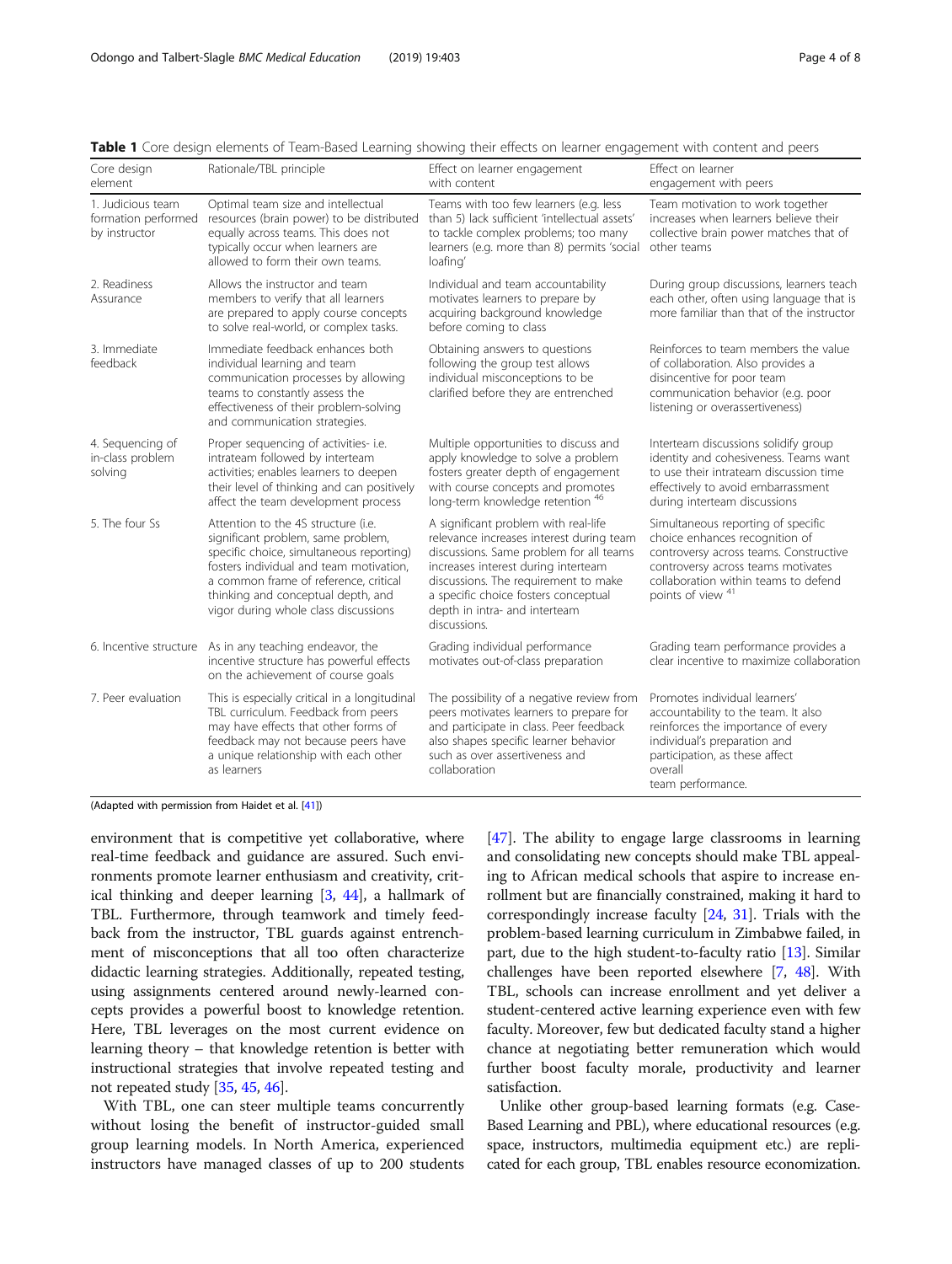For instance, multiple teams working within a single classroom can share space and equipment making substantial savings on scarce institutional resources. Furthermore, when instructors assume primary responsibility for sourcing study materials (notes, videos, research articles etc.), learners can focus on studying assigned material without losing quality time sifting through libraries or scouring the web. In Africa, such activities all too often occur within a backdrop of weak information systems infrastructure that only serves to frustrate learner experiences [[14](#page-6-0)]. Thus, TBL ensures fair access to core study materials while reserving learners' prerogative to obtain additional information at convenience. Because students bear initial responsibility to read and comprehend new knowledge (pre-class preparation), TBL nurtures independent and life-long learning skills. This is more so because peers as well as the instructor, provide the cognitive support required for learner self-evaluation and improvement in study skills over time.

TBL provides a robust accountability model involving all parties to the learning process. Through the readiness assurance process, learners are accountable for attending class as well as preparing before they come. Peer evaluation (see Table [1](#page-3-0)) ensures that learners invest time and effort working within their teams. The instructor is accountable for initiating and guiding the learning process, providing cognitive support as learners work through the nuances akin to real-life decision-making. Team discussions involve peer tutoring, which leverage on learners' ability to use language (or examples) that peers easily relate with. It has been noted that even introverts develop the confidence to speak up, boosting their communication skills [[49\]](#page-7-0). Moreover, intrateam dialogue taps into the diverse perspectives of learners – all of which inform and enrich problem-solving and foster critical thinking. With diverse perspectives, team members are bound to disagree, resulting in passionate rebuttals in defense of one's point of view. Thus, in addition to honing problem-solving and critical thinking skills, students develop the social skills necessary to harmoniously manage intellectual conflict. Furthermore, by working on the same problem and requiring teams to make specific choices (to be reported simultaneously), team cohesiveness and collaboration are fostered. The benefits of collaboration become evident when team scores turn up higher than the best individual scores on most occasions [[50](#page-7-0)]. Bleakley and Brennan showed that curricula that use team learning strategies produce graduates who are not only competent in the "hard skills" but tend to outperform their peers in areas such as collaboration, tolerance of ambiguity and confidence in practice [[51\]](#page-7-0). In addition, they showed that teamwork reduced the risk of medication errors resulting in better patient care  $[51]$  $[51]$ . These observations suggest that TBL learners gain insights into their own strengths and

weaknesses, enabling them to negotiate and develop respectful and constructive working relationships.

## Challenges with initial implementation of TBL in a new setting

As with all teaching methods applied to new physical or cultural environments, initial implementation of TBL comes with challenges. These challenges are, however, not unique to resource-constrained settings but may be more pronounced in settings that are not accustomed to change. For instance, context-specific factors such as differences in curriculum orientation or level of instructor autonomy within a course may limit instructors' freedom to experiment with TBL. In some cases, effective use of TBL will require redesigning entire courses. This can be quite challenging but achievable with gradual effort and determination [\[52](#page-7-0)]. Some content may require reorganization into major subunits in order to permit holistic discussion and real-life knowledge application on the subject matter. In pharmacology for instance, course topics under antibacterial chemotherapy may have to be merged and covered together without distinct sessions focused on different antibiotic categories. This creates the best platform to tackle assignments that closely model real-life situations e.g. why one antibiotic would be favored over another in managing an infant with bacterial pneumonia. Learners can meaningfully ponder on the different options using diverse arguments drawing on different aspects of the case such as pathophysiology, patient factors (e.g. age, immune status) or socialeconomic considerations and how they interplay with basic pharmacodynamic or pharmacokinetic principles. Likewise, in *HIV pharmacotherapy*, study materials covering its virology together with the basic and clinical science behind anti-retroviral therapies should be studied jointly in order to prepare learners for knowledge application assignments modeled on real-life challenges.

Developing appropriate knowledge application assignments is another challenge, since assignments should be relevant and captivating with ability to elicit the right learning experiences. Well-crafted assignments should model the challenges, nuances and ambiguities commonly encountered in practice, and not simply require solutions discoverable by re-examining prior assigned readings. Effective assignments should spur intellectual conflict, fostering deeper engagement with new knowledge through dialogue, interpretation, or extrapolation. Such assignments provoke probing questions and rebuttals during discussions, since each team is required to make (and later defend) a specific position lest they are embarrassed before the class. Only then can assignments evoke the vibrant discussions capable of yielding productive and enjoyable outcomes for all. Haidet and colleagues have used the term "constructive controversy" to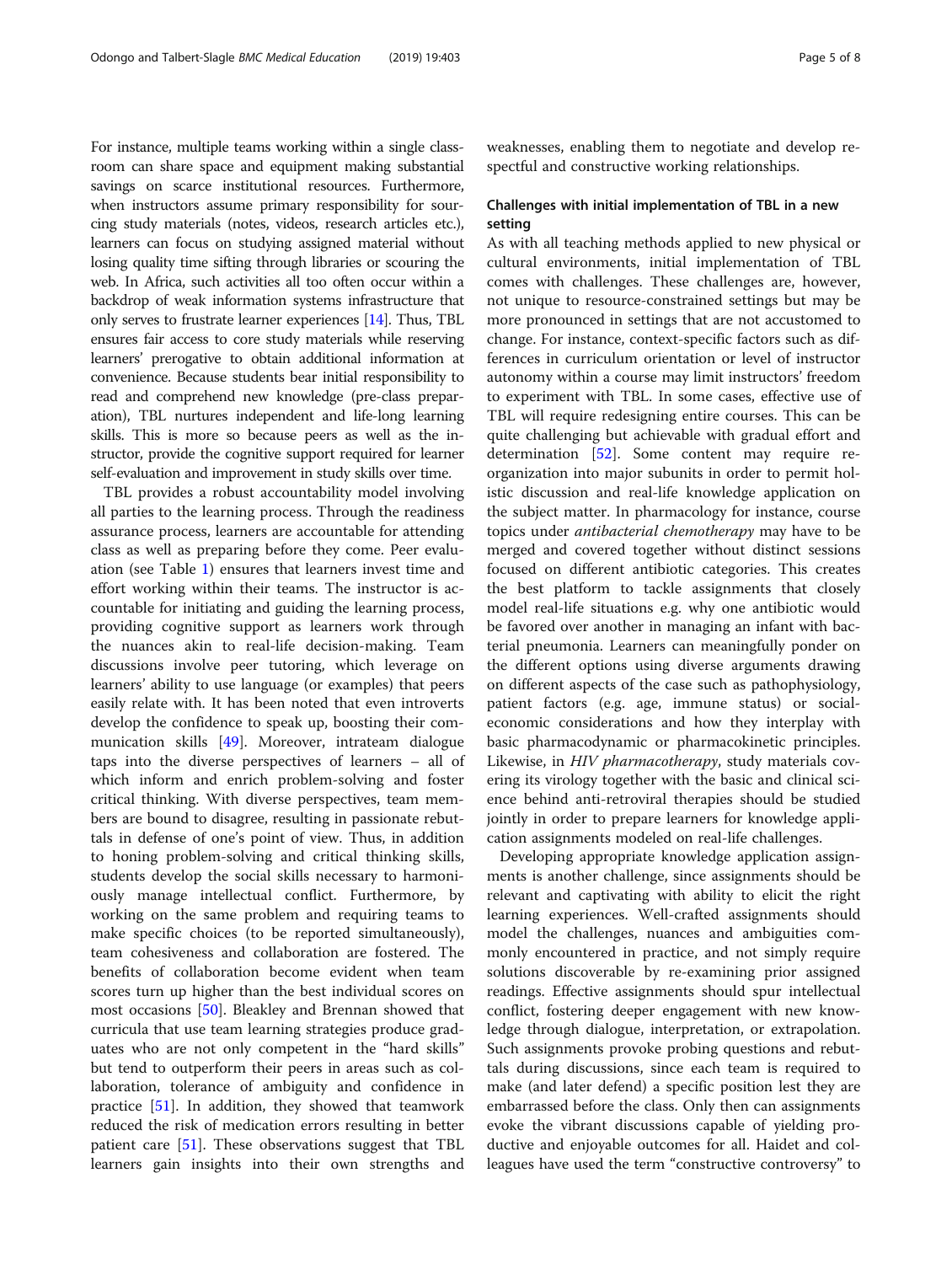sum up the characteristics of such assignments [[41](#page-7-0)]. In contrast, simple and straightforward assignments may, at most, elicit intragroup dialogue, but risk stifling intergroup discussion as different teams will probably reach the same specific conclusion. Such assignments make TBL appear like any ordinary quiz session. Experts propose the use of the 'backward design' approach while developing appropriate assignments [\[53](#page-7-0)]. It is important that sufficient time (e.g. 50% of class-time) is devoted to knowledge-application (phase 3) as this ensures multiple opportunities for 'learning moments' that reinforce key concepts and contribute towards achieving course objectives [\[52\]](#page-7-0).

The fact that each class begins with a test makes TBL stressful to some learners who may detest the anxiety associated with pre-class preparation. However, this is probably the most important phase in TBL as no amount of team discussion can compensate for lack of preparation, moreover, such ill-prepared members risk slowing team progress during problem-solving. Despite such stress, learning moments that result from discovering your own shortcomings during team discussions (or feedback) can be truly rewarding, making the pre-class effort worthwhile. Discovering one's own shortcomings helps learners hone skills such as critical appraisal, and the knowledge gained subsequently is better retained as studies show [\[46](#page-7-0)].

TBL ensures that individual and group effort are appropriately rewarded through judicious course assessment. Unlike other small group learning formats, low performers do not necessarily pull down the scores of high performers. This is achieved using a grading scheme in which each learners' final score (per session), is computed as an average between individual and group scores in the readiness assurance test. Each learner is thus held accountable for their own final score. Also, the closer learners work together, the better their team score, thus improving everyone's final score [\[54](#page-7-0)]. It is important to ensure that TBL scores count significantly towards final course grades as this provides additional impetus for adequate pre-class preparation, and subsequently, a vibrant class experience. Compared with lecture-based methods, there is evidence that academic performance with TBL is similar, if not better [\[50](#page-7-0), [55](#page-7-0)]. Nevertheless, the thrust of our case for TBL lies in its ability to nurture soft skills through cooperative learning implemented in a manner that is cost-effective for resource-poor settings. Due to increased popularity in recent times, TBL hybrids, where one or more of the aforementioned steps are omitted or modified, have been implemented and reported. While this may be justifiable for practical or context-specific reasons, it is important to note that such modifications can have significant effects on class outcomes as some of the underlying principles laid out in Table [1](#page-3-0) may be eroded. For this reason, Haidet et.al. have argued for standardization of scholarly reports on TBL experiences [\[41\]](#page-7-0). Where such modifications have

occurred, such standardized reporting would allow for more meaningful interpretation, comparisons, critiquing or replication of studies.

## Some early African experiences with team-based learning in medical education

There have been few trials with TBL in Africa. One pilot was done in Zimbabwe between 2010 and 12, during a time when the declining economic situation imposed severe financial strain at the University of Zimbabwe, leading to a 69% vacancy rate at the College of Health Sciences [[56](#page-7-0)]. Investigators implemented TBL to deliver two cycles of an HIV/AIDS module to 5th year medical students within a competency-based curriculum. At the end of each cycle, students completed a survey that assessed their experiences and perceived knowledge gain. All respondents agreed that TBL was an effective way to learn about HIV, with 66% strongly agreeing. The majority (94%) felt TBL was more stimulating than lectures, while 91 and 94% respectively, felt it fostered enthusiasm for course material and collaboration. Students perceived significant improvements in knowledge gained, particularly with challenging scenarios such as managing HIV drug resistance and treatment of HIV-TB co-infection. The authors concluded that TBL was feasible and offered a promising and exciting way of providing high-quality medical education at resource-limited institutions. In Tanzania, TBL was piloted with an ectoparasite module at Kilimanjaro Christian Medical University College in 2012 [\[57\]](#page-7-0). Here, investigators sought to explore perceptions as well as improvement in examination scores in comparison to the previous year, where a didactic approach was employed for the same course. For the 158 students surveyed, the mean score across six domains (content, learning process, knowledge, educational environment, assessment, instructors & efficiency) ranged from 4.2–4.5 (5 being the most favorable). Using a strength of consensus measure, there was a high degree of consensus among learners (85–90%). An improvement in examination scores was also noted, particularly among the lower 50%. Elsewhere, such improved performance among the "at risk" group has been attributed to the strong social and academic support (through peer tutoring) embodied within TBL [[55](#page-7-0), [58,](#page-7-0) [59](#page-7-0)]. Overall, these studies attest to the applicability of TBL within the African context. We recently conducted a similar pilot at the University of Liberia's A.M. Dogliotti College of Medicine, which faces similar infrastructural and human resource challenges. Our initial experience with TBL will be reported elsewhere.

## Conclusion

Since its initial use in the health sciences in 1999 [\[60](#page-7-0)], global interest in TBL has increased due to its ease of adoption as well as its consistency with current accreditation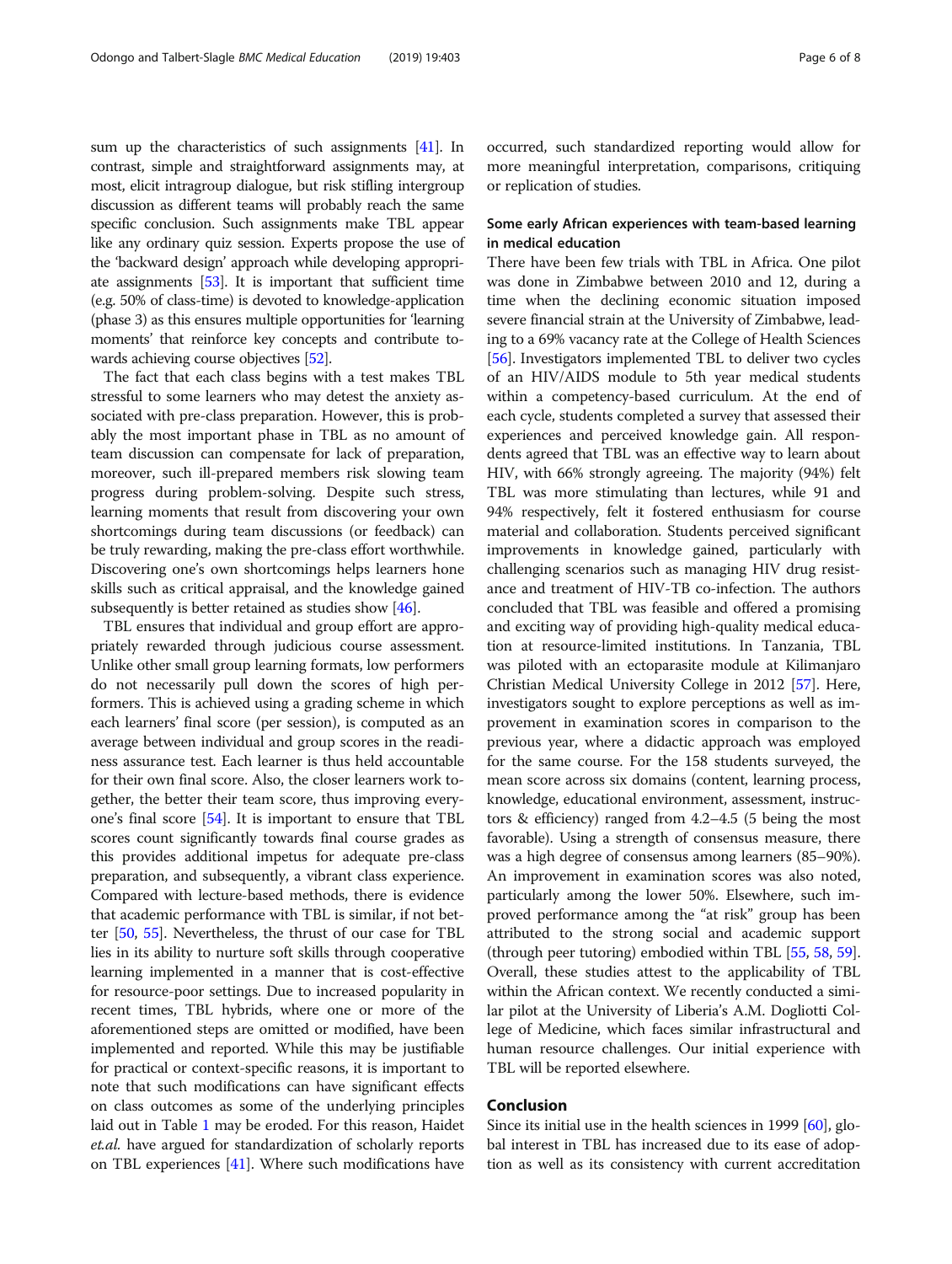<span id="page-6-0"></span>standards that seek to promote active learning strategies [25–[28\]](#page-7-0). It is no wonder that world-wide, medical schools are increasingly adopting TBL as an instructional method in some shape or form for both preclinical and clinical education [\[40](#page-7-0), [50](#page-7-0)]. As Africa strives to maintain its credibility in this highly dynamic field [16], TBL presents a resource-efficient avenue for imparting both hard and soft skills critical for effective clinical practice in the twentyfirst century. We therefore urge individual instructors as well as African medical schools at large, to experiment with TBL as a way to strengthen medical education in a manner that is responsive to human and institutional resource constraints.

#### Abbreviations

MEPI: Medical Education Partnership Initiative; PBL: Problem-Based Learning; TBL: Team-Based Learning

#### Acknowledgements

The authors are grateful for the advice and support received from Janet Hafler, Michael Schwartz, Pete Takizawa, and Nikole Allen.

#### Authors' contributions

COO and KTS jointly conceived this work. COO wrote the first draft and KTS made critical revisions to the draft. Both authors read and approved the final manuscript.

#### Authors' information

COO is a lecturer at the Department of Pharmacology, Faculty of Medicine, Gulu University in Uganda. He recently completed a one-year postdoc tenure with the Office of Global Health, Department of Internal Medicine, Yale School of Medicine. He was based in Monrovia where he taught and mentored preclinical students at the A.M. Dogliotti College of Medicine. KTS is assistant professor of General Internal Medicine at the Yale School of Medicine and core faculty member at the Equity Research and Innovation Center. She is also Lecturer at the Jackson Institute of Global Affairs and directs the Yale College Multidisciplinary Academic Program in Global Health.

#### Funding

COO and KTS received support from a World Bank grant to strengthen medical education in Liberia. KTS is also supported by funding from the U.S. Health Resources and Services Administration for Resilient and Responsive Health Systems in Liberia. The above institutions had no role in conception, design or writing of this manuscript.

#### Availability of data and materials

Data sharing is not applicable to this article as no datasets were generated or analyzed during the current study.

## Ethics approval and consent to participate

Not applicable

#### Consent for publication

Not applicable

#### Competing interests

The authors declare that they have no competing interests.

#### Author details

<sup>1</sup>Department of Pharmacology & Therapeutics, Faculty of Medicine, Gulu University, P.O. Box 166, Gulu, Uganda. <sup>2</sup>Department of Internal Medicine, Yale School of Medicine, P.O. Box 208364, New Haven, CT 06510, USA.

### Received: 23 June 2019 Accepted: 18 October 2019 Published online: 04 November 2019

#### References

- 1. Jackson M, Calman K. Medical education past, present and future. Med Educ. 2006;40(3):190–2.
- 2. Papa FJ, Harasym PH. Medical curriculum reform in North America, 1765 to the present: a cognitive science perspective. Acad Med. 1999;74(2):154–64.
- 3. Kirschner PA, Sweller J, Clark RE. Why minimal guidance during instruction does not work: an analysis of the failure of constructivist, discovery, problembased, experiental, and inquiry-based teaching. Educ Psychol. 2006;41(2):75–86.
- 4. Schmidt HG. Assumptions underlying self-directed learning may be false. Med Educ. 2000;34(4):243–5.
- Lim WK. Dysfunctional problem-based learning curricula: resolving the problem. BMC Med Educ. 2012;12:89.
- 6. Hamdy H. The fuzzy world of problem-based learning. Med Teach. 2008;30: 739–41.
- 7. Amoako-Sakyi D, Amonoo-Kuofi H. Problem-based learning in resource-poor settings: lessons from a medical school in Ghana. BMC Med Educ. 2015;15:221.
- 8. Kwan CY, Tam L. Commentary: hybrid PBL-what is in a name? J Med Educ. 2009;13:157–65.
- 9. Maudsley G. Do we all mean the same thing by 'problem-based learning'? A review of the concepts and a formulation of the ground rules. Acad Med. 1999;74:178–85.
- 10. Shanley PF. Leaving the "empty glass" of problem-based learning behind: new assumptions and a revised model for case study in preclinical medical education. Acad Med. 2007;82(5):S55–8.
- 11. Schmidt HG. Problem-based learning: does it prepare medical students to become better doctors? Med J Aust. 1998;168(9):429–30.
- 12. Berkson L. Problem-based learning: have the expectations been met? Acad Med. 1993;68(10 Suppl):S79–88.
- 13. Mufunda J, Chatora R, Ndambakuwa Y, Samkange C, Sigola L, Vengesa P. Challenges in training the ideal doctor for Africa: lessons learned from Zimbabwe. Med Teach. 2007;29(9):878–81.
- 14. Chen C, Buch E, Wassermann T, Frehywot S, Mullan F, Omaswa F, et al. A survey of sub-Saharan African medical schools. Hum Resour Health. 2012;10:4.
- 15. Mengistu BS, Vins H, Kelly CM, McGee DR, Spicer JO, Derbew M, et al. Student and faculty perceptions on the rapid scale-up of medical students in Ethiopia. BMC Med Educ. 2017;17(1):11.
- 16. Gukas ID. Global paradigm shift in medical education: issues of concern for Africa. Med Teach. 2007;29(9):887–92.
- 17. Team-Based Learning: Small Group Learning's Next Big Step. New Directions in Teaching and Learning. Michaelsen LK, Sweet M, Parmalee DX. editors. Wiley; 2009.
- 18. GBD 2017 Causes of Death Collaborators. Global, regional, and national agesex-specific mortality for 282 cuases of death in 195 countries and territories, 1980–2017: a systematic analysis of the Global Burden of Disease study 2017 Lancet. 2018;392:1736–88.
- 19. World Health Organization. Health workforce requirements for universal health coverage and the Sustainable Development Goals. Geneva, Switzerland. World Health Organization, 2016.
- 20. GBD 2017 Population and Fertility Collaborators. Populaton and fertility by age and sex for 195 countries and territories, 1950–2017: a systematic analysis for the Global Burden of Disease study 2017. Lancet. 2018;392:1995–2051.
- 21. United Nations Development Program. Human development indicators and Indicies 2018. New York: United Nations Development Program, Office HDR; 2018.
- 22. World Health Organization. Report on the WHO/PEPFAR planning meeting on scaling up nursing and medical education. Geneva: World Health Organization; 2009.
- 23. Bokar Toure DAA, Jennifer Nyoni, Adam Ahmat. Road map for scaling up human resources for health for improved health service delivery in the African region 2012-2025. Afr Health Mon 2013(18).
- 24. Burdick W. Challenges and issues in health professions education in Africa. Med Teach. 2007;29(9):882–6.
- 25. Hendricson WD, Andrieu SC, Chadwick DG, Chmar JE, Cole JR, George MC, et al. Educational strategies associated with development of problem-solving, critical thinking, and self-directed learning. J Dent Educ. 2006;70(9):925–36.
- 26. Medical Council of India. Salient features of regulation on graduate medical education. 1997.
- 27. Liaison Commettee on Medical Education. Functions and structure of a medical school. Standards for accrediatation of medical education programs leading to the M.D. degree 2012.